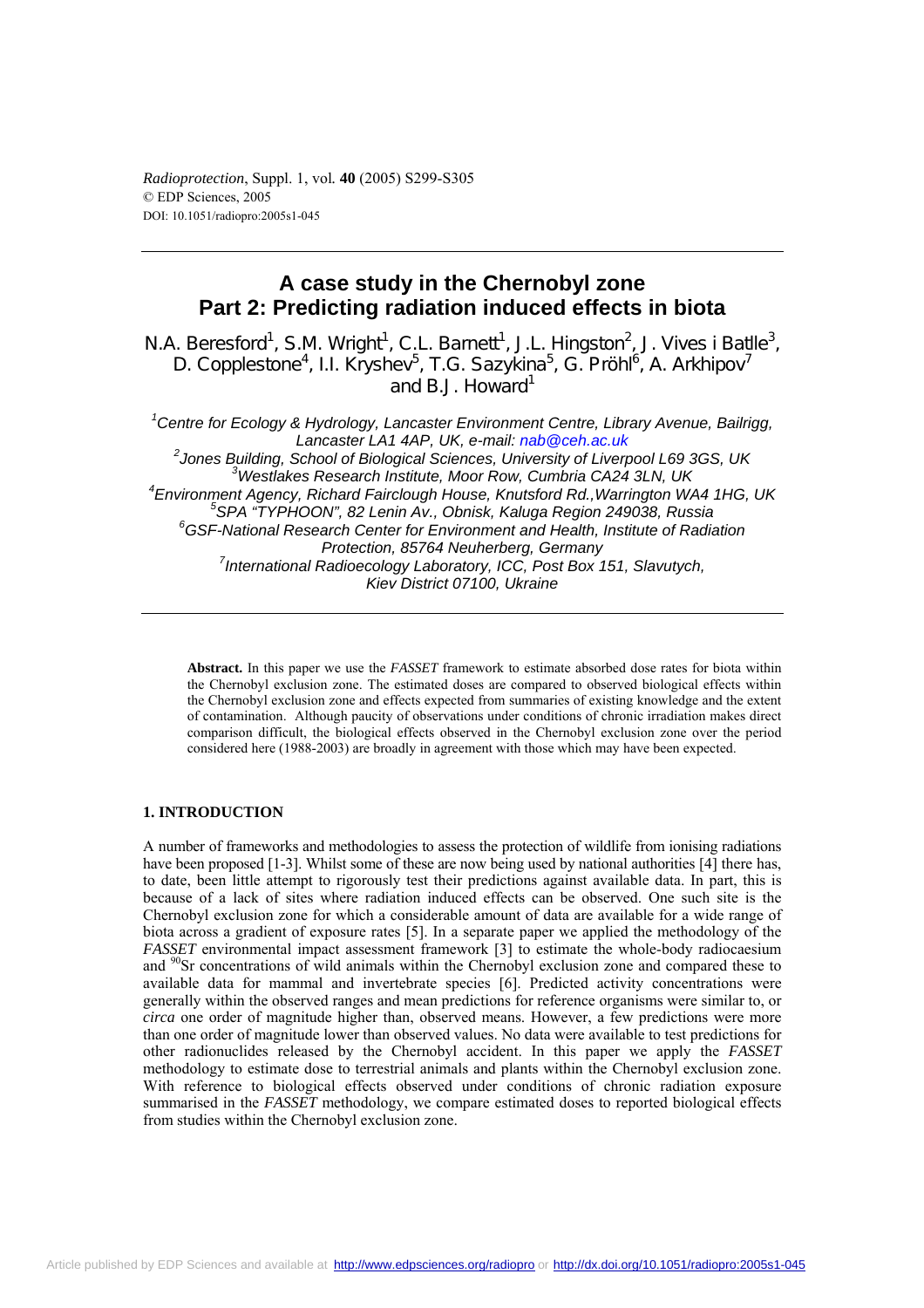#### S300 RADIOPROTECTION

## **2. THE** *FASSET* **FRAMEWORK**

Biota are represented within the *FASSET* framework by a range of reference organisms in seven ecosystem types. The terrestrial ecosystems considered which are most appropriate to the Chernobyl exclusion zone are semi-natural pastures and forests. The reference organisms for these ecosystems are: soil micro-organisms, soil invertebrate, burrowing mammal, carnivorous mammal, herbivorous mammal, detritivorous invertebrate, bird egg, grass/herb, shrub and tree. Radionuclides of 19 elements are considered [3]. Dose conversion coefficients (DCCs) relating radionuclide activity concentration in animal-whole-body ( $\mu$ G h<sup>-1</sup> : Bq kg<sup>-1</sup> fresh weight) or soil ( $\mu$ Gy h<sup>-1</sup> : Bq kg<sup>-1</sup> dry weight) to estimate internal and external unweighted absorbed doses are presented [7].To represent the reference organisms, DCCs are presented for geometries corresponding to: woodlouse, earthworm, mouse, mole, weasel, rabbit, red fox, roe deer and, bird eggs. For plants, only external dose rates to meristem (grass) or bud (shrubs and trees) are estimated. Concentration ratios (CR) to enable the prediction of the activity concentrations in biota from soil activity concentrations are recommended when measurements of activity concentrations in biota are not available [6,7]. To conduct this assessment, prototype software incorporating the *FASSET* CR and DCC values was used.

To provide a basis for radiation effects analysis within the *FASSET* framework, data on radiation effects were compiled; effects were grouped into the categories of morbidity, mortality, reproductive success or mutation. The available data for chronic exposure observations were summarised [3] and these are used in this assessment for comparison with estimated doses and reported biological effects.

## **3. ESTIMATION OF ABSORBED DOSE RATE**

Doses were estimated using DCCs and measured activity concentrations of radionuclides in soil or biota, where possible, for independent data not utilised within the *FASSET* framework [5,8-13]. Where soil activity concentrations were lacking, these were predicted from spatially variable deposition [6]. If activity concentrations in biota were not available these were estimated using recommended CR values (for semi-natural pasture/heathland ecosystems) [7] and measured or estimated soil activity concentrations. Of the radionuclides considered in the *FASSET* framework, it was possible to estimate exposure to <sup>89</sup>Sr, <sup>90</sup>Sr, <sup>106</sup>Ru, <sup>134</sup>Cs, <sup>137</sup>Cs, <sup>238</sup>Pu, <sup>239</sup>Pu, <sup>241</sup>Pu and <sup>241</sup>Am. Estimated doses were weighted assuming weighting factors of 10 for  $\alpha$ -radiation, 3 for low-energy β-radiation (<10 keV), and 1 for β-radiation (>10 keV) and γ-radiation. Where applicable, to estimate the external dose received by burrowing mammals it was assumed that small rodents spend 60 % of their time underground and carnivorous mammals 40 %.

The CR values within the *FASSET* framework are not complete for all reference organism–radionuclide combinations. For this assessment, CR values were not available for:  $90$ Sr and  $106$ Ru for detritivorous and soil invertebrates; and bird egg, Pu isotopes for soil invertebrate and bird egg; and <sup>241</sup>Am for bird egg. To enable assessments for these reference organism – radionuclide combinations, the highest available CR values were used (an exception was that for actinide elements CR values for bird egg, the highest available values for mammalian reference organisms were assumed and not those for invertebrates) as recommended in the *FASSET* framework.

Doses were estimated for selected references/sampling sites from the available data to cover a range of reference organisms, observed effects and contamination levels. Estimates were made assuming mean and maximum observed/estimated activity concentrations in biota and soil. No studies reporting observations prior to 1988 were selected in an attempt to avoid the consequences of short-lived radionuclides and the passage of the contaminated air mass.

## **4. COMPARING DOSE RATE ESTIMATES TO EFFECTS**

For small mammals, γ- and high energy β-doses resulting from <sup>90</sup>Sr and radiocaesium contributed >99 % to the total estimated whole-body absorbed dose. The estimated contribution of internal dose to the total absorbed dose rate for small mammals was generally greater than that of external exposure (Tables 2-3). Alpha-doses contributed significant proportions of the estimated total dose received by invertebrate reference organisms (Table 4).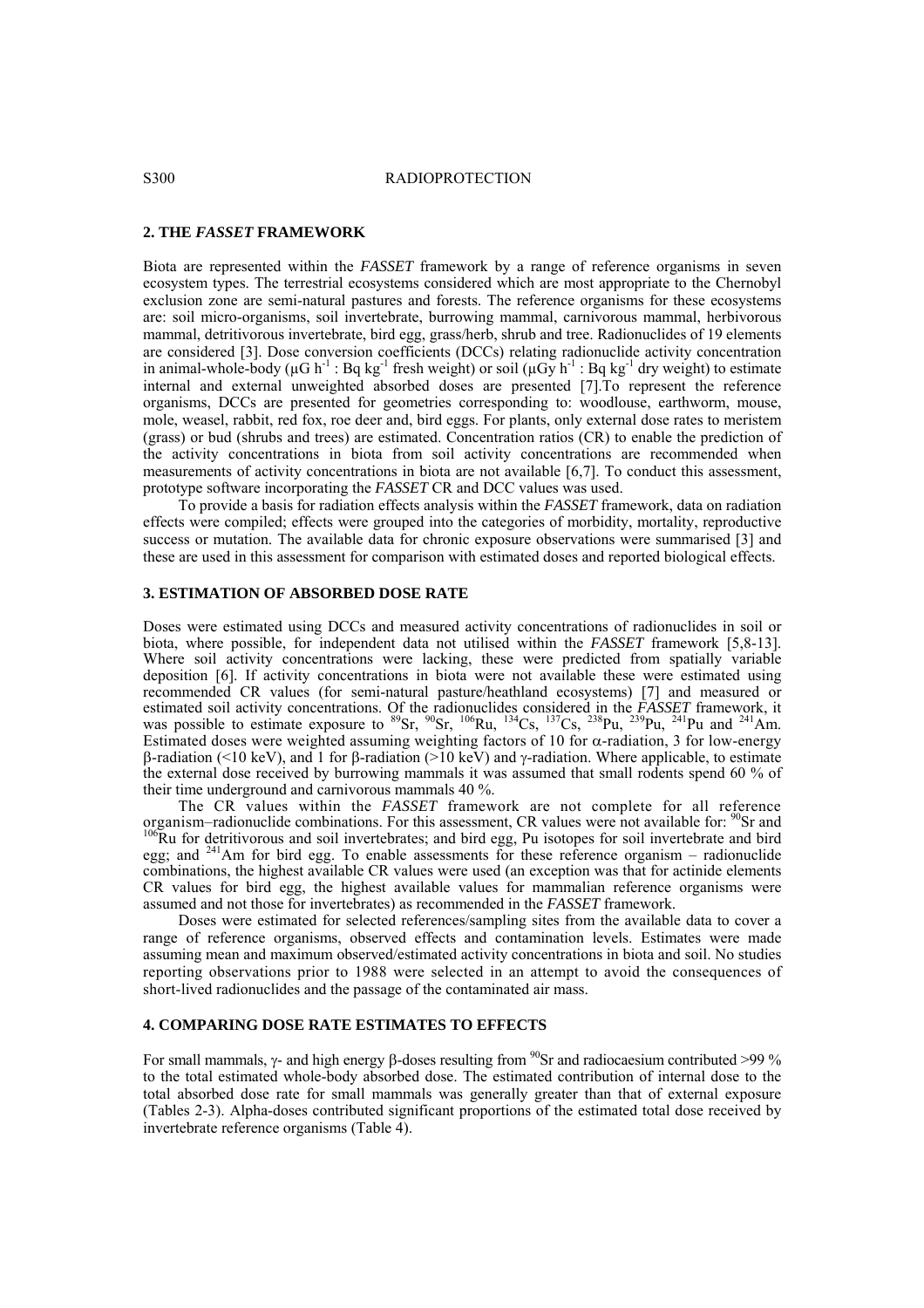#### ECORAD 2004 S301

Table 1 presents estimated dose rates for various entries from the collation of Sazykina *et al*. [5] comparing the reported biological effects for plants with summarised information from the *FASSET* framework [3]. The reported biological effects were observed within the range of estimated dose rates at which radiation induced effects may have been expected (on the basis of information summarised in the *FASSET* framework).

There are considerable data on biological effects observed in a range of rodent species in the compilation of Sazykina *et al*. [5]. Table 2 compares the potential range in dose rates estimated for 1988 with observed effects from Sazykina *et al*. [5] and summarised information from the *FASSET* framework [3]. For reasons of brevity, and the nature of how some observations have been reported, this comparison is presented for an area of 10 km radius around the Chernobyl plant. Where it is possible to comment, the observed effects are as would be expected, from the range of estimated dose rates and the *FASSET* summary of biological effects.

**Table 1.** Observed biological effects in plant species within the Chernobyl exclusion zone [5] compared to absorbed dose rates estimated using the *FASSET* framework and summarised biological effects [3].

| <b>Species</b>                                     | Absorbed dose rate $\mu$ Gy h <sup>-1</sup> |         | Observed effects                                                                                    | <b>FASSET</b> framework                                                                             |  |  |
|----------------------------------------------------|---------------------------------------------|---------|-----------------------------------------------------------------------------------------------------|-----------------------------------------------------------------------------------------------------|--|--|
| (year observed)                                    | Mean                                        | Maximum |                                                                                                     | summarised effects                                                                                  |  |  |
| Arabidopsis thaliana<br>(mouseear cress)<br>(1988) | 5.7                                         | 11      | $47\pm5.0\%$ of plants mutated <i>cf</i> .<br>$\leq$ 5% in unexposed populations                    | i) $5.5 \mu Gv h^{-1}$ ) -<br>decreased seed<br>weight<br>ii) c. 40 $\mu$ Gy h <sup>-1</sup> -      |  |  |
| Taraxacum officale<br>(dandelion)<br>(1988)        | 33                                          | 170     | Seed germination $40+2.4\%$ cf. $94+2.5\%$<br>for control                                           | increased mutation<br>rate in micro-satellite<br><b>DNA</b><br>iii) >100 $\mu$ Gy h <sup>-1</sup> - |  |  |
| Pinus sylvestris<br>(Scotch pine)<br>$(1990-91)$   | 5.9                                         | 43      | 56 % of pollen tubes branched and 2 %<br>multi-branched $cf. 29 \%$ and 0.1 % in<br>control samples | morbidity responses<br>iv) c. 1000 $\mu$ Gy h <sup>-1</sup> -<br>mortality (pines)                  |  |  |

A series of studies investigating small mammal species within the Chernobyl exclusion zone conducted between 1994 and 1996 are reported by Baker and co-workers [9-12]. Table 3 presents estimated absorbed does rates for rodents at four of their study sites based predominantly on reported whole-body and soil activity concentrations [8]. Whilst the authors stated that there was little evidence to suggest persistent impaired performance of populations and communities [8], some biological effects, which may be attributable to exposure to ionising radiation, were reported [9-12]. The only morphological abnormality observed in small mammals  $(n>300)$  collected at these sampling sites was an enlarged spleen in a few individuals and examination of karyotypes did not show gross chromosomal rearrangements [9]. Genetic diversity was significantly higher in the bank vole (*Clethrionomys glareolus*) population of the Red Forest site than at a reference site outside of the Chernobyl exclusion zone [11]; diversity was also greater at the Glyboke Lake site than at the reference site but this was not significant. Whilst this may have been the result of exposure to ionising radiation the authors noted that it may be the due to recolonisation from different founding populations; in 1986 reduced numbers of rodents had been recorded in some areas of the exclusion zone [5]. Mitochondrial DNA heteroplasmy (intra-individual DNA sequence variation) was compared in female *Microtus arvalis* (common vole) and their embryos from the Red Forest site and a control site [10]. Heteroplasmy levels were greater in the sample from the Red Forest but not significantly different to results for the control site. However, transversions and the presence of multiple base pair substitutions in a single fragment were only observed in the Red Forest sample. Mice and vole (*Apodemus agrarius*, *Apodemus sylvaticus* and *C. glareolus*) liver samples collected from these study sites in 1996 were analysed for oxidative stress enzyme activity [12]. Only *A. agrarius* demonstrated significantly reduced oxidative stress enzyme activity compared to animals collected from less contaminated areas. The authors make reference to studies which demonstrate the development of radioresistance in *C. glareolus* and *A. sylvaticus* within the Chernobyl zone and speculate that these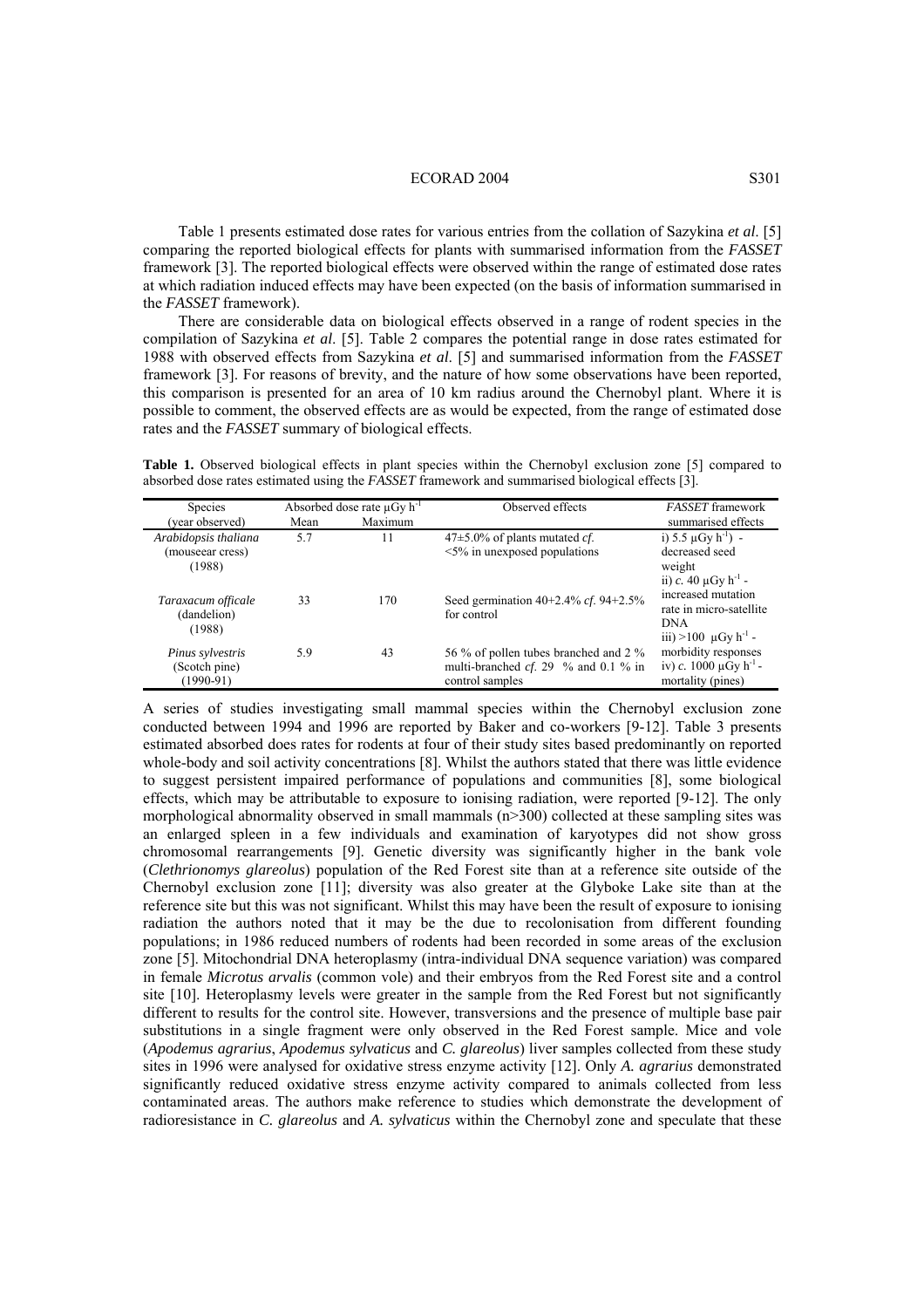### S302 RADIOPROTECTION

species may have developed a higher radioresistance than *A. agrarius*. As for the comparisons within Tables 1 and 2, the observed effects reported for the sampling sites in Table 3 are as expected from the estimated dose rates and comparison with the *FASSET* effects summary (see Table 2).

**Table 2.** Summary of observed biological effects in rodent species within the Chernobyl exclusion zone [5] compared to absorbed whole-body dose rates estimated using the *FASSET* framework and summarised biological effects [3]. Observed data and dose rate predictions are for 1988; mean and range (in parenthesis) dose rates are estimated for area of 10 km radius around the Chernobyl plant.

| Absorbed dose rate ( $\mu Gv h^{-1}$ ) |                       | Observed effects                                                                                                                                                                                                                                                                                                                                                                                                                                                                                                                 | <b>FASSET</b> framework summarised<br>effects                                                                                                                                                                                                                                                                                                                                        |  |  |
|----------------------------------------|-----------------------|----------------------------------------------------------------------------------------------------------------------------------------------------------------------------------------------------------------------------------------------------------------------------------------------------------------------------------------------------------------------------------------------------------------------------------------------------------------------------------------------------------------------------------|--------------------------------------------------------------------------------------------------------------------------------------------------------------------------------------------------------------------------------------------------------------------------------------------------------------------------------------------------------------------------------------|--|--|
| Internal                               | 41<br>$(0.09 - 770)$  | i) Liver abnormalities in a few animals (more<br>abnormalities were observed in 1986/87)                                                                                                                                                                                                                                                                                                                                                                                                                                         | i) Growth (rat) not affected at<br>16 $\mu$ Gy h <sup>-1</sup> (affected at >3000                                                                                                                                                                                                                                                                                                    |  |  |
| External                               | 8.1<br>$(0.02 - 200)$ | ii) Leucocyte concentrations lower than in control<br>animals                                                                                                                                                                                                                                                                                                                                                                                                                                                                    | $\mu$ Gy h <sup>-1</sup> )<br>ii) 180-850 $\mu$ Gy h <sup>-1</sup> some blood                                                                                                                                                                                                                                                                                                        |  |  |
| Total                                  | 49<br>$(0.1 - 980)$   | iii) Increased embryonic mortality at some sites up to 43 %<br>before implantation $cf. 15 \%$ in controls; after<br>implantation up to 28 % in contaminated area and 3.4%<br>in controls<br>iv) Increased frequency of abnormal sperm heads at<br>some sites <sup>1</sup> up to 17% <i>cf.</i> 1.3% for controls<br>v) Increased frequency of reciprocal translocations in<br>male mice at some sites $cf.$ controls<br>vi) Increased levels of chromatid and genome<br>aberrations in bone marrow cells at some $cf.$ controls | parameters affected<br>iii) No effect on thyroid function<br>at c. $10^4 \mu Gv h^{-1}$<br>iv) No effect lifespan (mice) -<br>$\mu Gv$ h <sup>-1</sup> , (significant<br>460<br>reductions >c. $10^3 \mu Gy$ h <sup>-1</sup> (mice,<br>goal, dog)<br>v) $c$ . 100 $\mu$ Gy threshold for<br>reproductive effects<br>vi) Mutation LOEDR <sup>2</sup> >420 $\mu$ Gy<br>$h^{-1}$ (mice) |  |  |
|                                        |                       | 'No significant differences were observed for these parameters at other sites studied within the Chernobyl exclusion zone                                                                                                                                                                                                                                                                                                                                                                                                        |                                                                                                                                                                                                                                                                                                                                                                                      |  |  |

compared with controls; <sup>2</sup>LOEDR - lowest observed effect dose rate.

**Table 3.** Estimated mean and maximum absorbed dose rates for rodents at sites described by Chesser *et al*. [8] and Baker *et al*. [9].

| <b>Site</b>   | Estimated absorbed dose rate mean (maximum) $\mu G y h^{-1}$ |          |            |  |  |  |  |  |
|---------------|--------------------------------------------------------------|----------|------------|--|--|--|--|--|
|               | Internal                                                     | External | Total      |  |  |  |  |  |
| Chistogalovka | 5.3(47)                                                      | 12(18)   | 17(65)     |  |  |  |  |  |
| Glyboke Lake  | 94 (1150)                                                    | 17(17)   | 111 (1170) |  |  |  |  |  |
| Red Forest    | 214 (3320)                                                   | 26(37)   | 241 (3360) |  |  |  |  |  |
| Orchard       | 8.6(11)                                                      | 3.5(5.2) | 12(17)     |  |  |  |  |  |

Gilhen *et al.* [13] report studies at a number of sites within the Chernobyl exclusion zone conducted between 2000 and 2003. Estimated absorbed dose rates to rodent species at their most contaminated site were the highest estimated for the data considered within this assessment (Table 4). A significant increase in mitotic index for *C*. *glareolus* was recorded at this and other sites, which was related to increasing contamination level. Whilst no differences in rodent reproductive organ or spleen size compared with control sites were observed, post-mortem examination of *C*. *glareolus* specimens found some individuals exhibiting epithelial metaplasia and hyperplasia, and small aggregations of lymphocytes [13]. Measurements of soil biological activity at this site, measured using bait lamina which predominantly reflect the biological activity of soil invertebrates, were significantly lower than at less contaminated sites [13]. The summary of effects data in the *FASSET* framework contained too few data for invertebrate species to comment on the impact of chronic doses in the range estimated here. Table 4 presents estimated mean absorbed dose rates for all *FASSET* reference organisms at this site. Dose rates for detritivorous invertebrates and burrowing mammals were estimated using measured whole-body <sup>137</sup>Cs and <sup>90</sup>Sr activity concentrations. For comparison to the other reference organisms, if recommended CR values had been used to derive dose rates, the resultant estimates would have been *circa* 2 and 4-fold higher for detritivorous invertebrates and burrowing mammals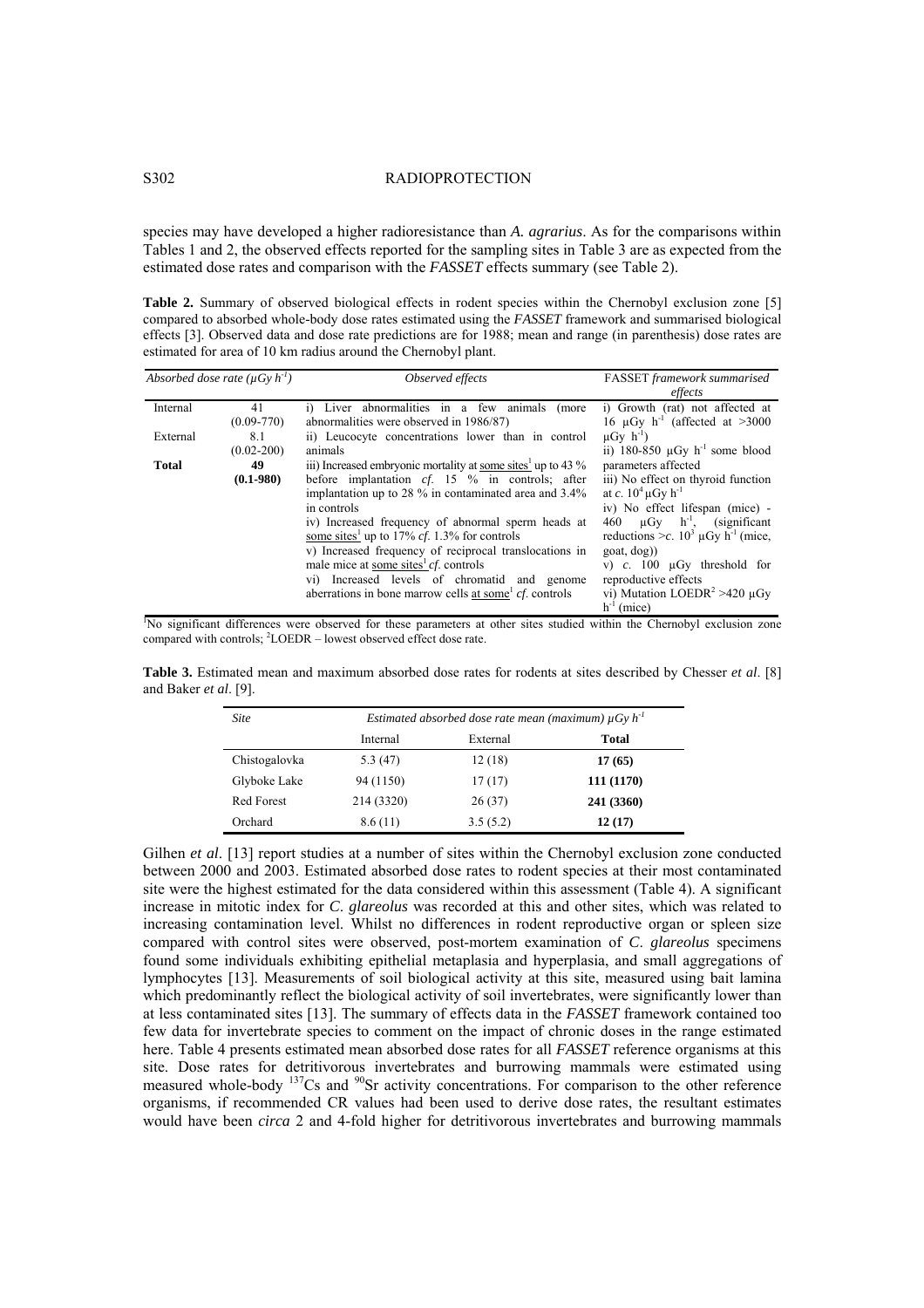#### ECORAD 2004 S303

respectively. Estimated mean dose rates for most mammalian reference organism are in excess of those above which we may expect shortening of life, reduced growth rates and impacts on reproduction to occur [3]. Dose rates estimated for plant reference organisms are sufficient that some reproductive, mutation and morbidity responses may be predicted (*cf*. Table 2). There are too few effects data for the remaining reference organisms to enable comment [3].

|  |                                                                                     |  |  |  | <b>Table 4.</b> Mean estimated absorbed dose rates for all <i>FASSET</i> reference organisms assuming soil activity |  |  |
|--|-------------------------------------------------------------------------------------|--|--|--|---------------------------------------------------------------------------------------------------------------------|--|--|
|  | concentrations for the most contaminated site of Gilhen <i>et al.</i> [13] in 2003. |  |  |  |                                                                                                                     |  |  |

| Reference organism                                                 | Detritivorous<br>invertebrate  | Soil invertebrate           | Burrowing<br>mammal | Small<br>herbivorous<br>mammal | Large<br>herbivorous<br>mammal |
|--------------------------------------------------------------------|--------------------------------|-----------------------------|---------------------|--------------------------------|--------------------------------|
| Representative geometry                                            | Woodlouse                      | Earthworm                   | Mouse               | Rabbit                         | Roe deer                       |
| Absorbed dose rate $(\mu Gy h^{-1})$                               | 569                            | 1938                        | 603                 | 3100                           | 2932                           |
| Percentage of total absorbed<br>dose rate from $\alpha$ -radiation | 25%                            | 7%                          | $0.4\%$             | $< 0.01\%$                     | $0.1\%$                        |
|                                                                    |                                |                             |                     |                                |                                |
| Reference organism                                                 | Small<br>carnivorous<br>mammal | Large carnivorous<br>mammal | Bird egg            | Herb/<br>Shrub <sup>1</sup>    | Tree                           |
| Representative geometry                                            | Weasel                         | Fox                         |                     |                                |                                |
| Absorbed dose rate $(\mu Gv h^{-1})$                               | 3100                           | 3763                        | 189                 | 343                            | 281                            |

<sup>1</sup>Estimated dose rates are the same for these two reference organisms;  $n/a$  – not applicable as only external doses estimated.

### **5. DISCUSSION**

The dose rates estimated using the methodology presented in the *FASSET* framework for some reference organisms at some sampled sites within the Chernobyl exclusion zone are sufficient to predict that some biological effects may occur on the basis of the *FASSET* summaries [3]. Although paucity of observations under conditions of chronic irradiation makes direct comparison difficult, the biological effects observed in the Chernobyl exclusion zone over the period considered here (1988-2003) are broadly in agreement with those which may have been expected. However, we should acknowledge that the summary of radiation effects within the *FASSET* framework [3] include some observations from the Chernobyl exclusion zone which may relate to the same original Russian language works as collated by Sazykina *et al*. [5].

It was not possible to assess all of the radionuclides which biota may be exposed to within the Chernobyl exclusion zone, either because the *FASSET* framework does not consider them (e.g. <sup>154</sup>Eu) or due to a lack of deposition data. However, the few available measurements for some of the nuclides not considered suggest that their contributions to doses would be low.

Estimates of absorbed dose rates to large mammalian reference organisms in Table 5 are in excess of that at which mutations, shortening of life, reduced growth rates or impacts on reproduction may be expected. However, few, if any, studies have considered radiation effects in large wild mammals inhabiting the exclusion zone. From reported measurements of <sup>90</sup>Sr and <sup>137</sup>Cs activity concentrations in large herbivorous and carnivorous mammals sampled throughout the exclusion zone (1988-2000) [6], mean absorbed dose rates from internal exposure of 2.3 and 9.2  $\mu$ Gy h<sup>-1</sup> respectively can be estimated; maximum estimates are 10 and 95  $\mu$ Gy h<sup>-1</sup> respectively.

The *FASSET* framework does not consider all organism types, birds and reptiles are notable exceptions which may require assessment under environmental protection legislation in many countries [e.g. 4]. Increased albinism, depressed immunoglobulin levels and reduced populations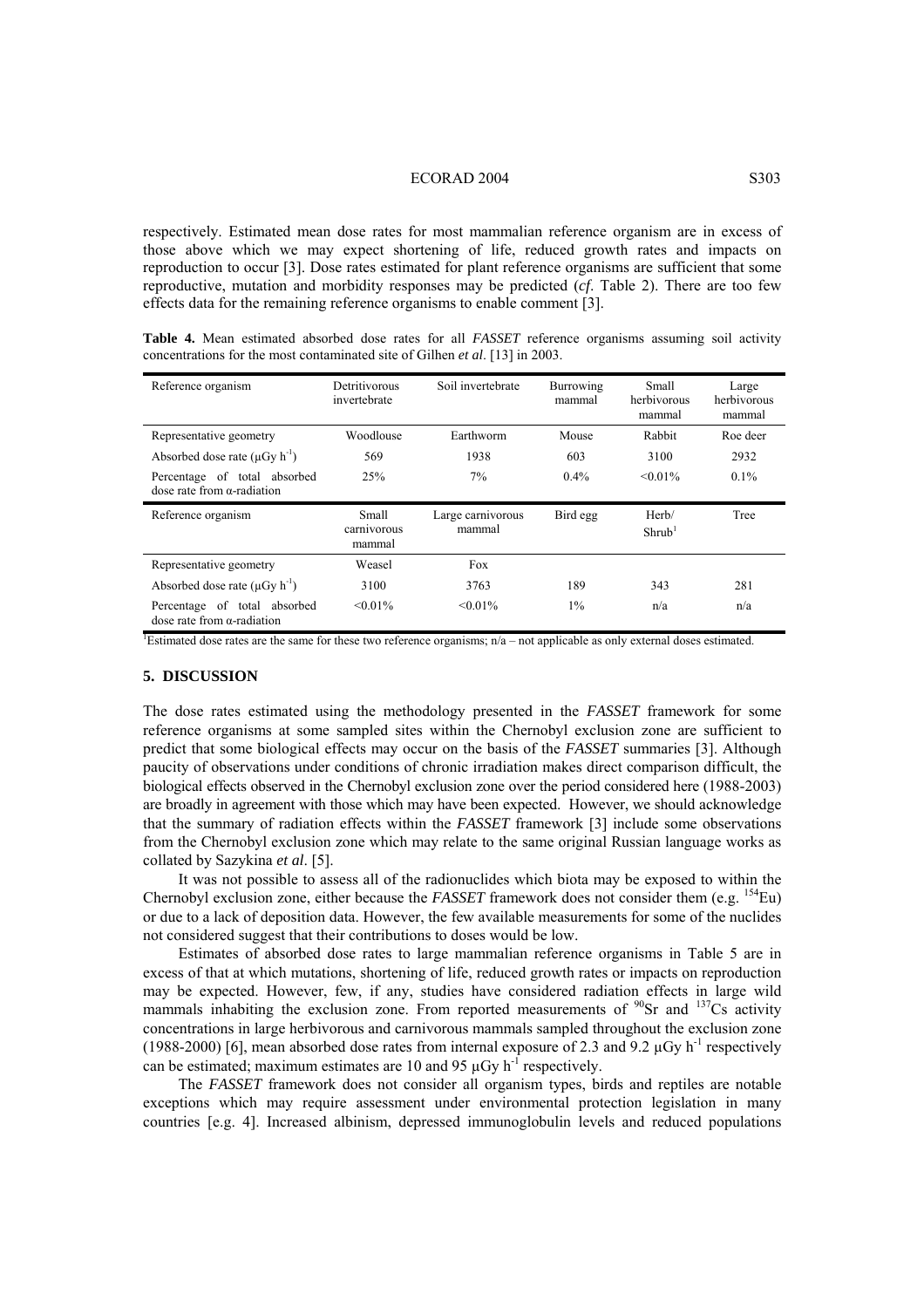## S304 RADIOPROTECTION

(between 1986 and 1996) were reported for barn swallows (*Hirado rustica*) in the Chernobyl exclusion zone [14,15]. Reported whole-body <sup>90</sup>Sr and <sup>137</sup>Cs activity concentrations in *Lacerta agilis* (sand lizard) samples from one of the sites studied by Gilhen *et al*. [13] suggest dose rates comparable to those estimated above for rodents for this reptilian species.

We should acknowledge that probably the largest overall impact of the Chernobyl accident on the ecology of the exclusion zone was brought about by the removal of the human population with the consequent cessation of activities such as agricultural production and the associated use of herbicides, pesticides and fertilisers. As a result floral and faunal biodiversity and abundance has increased considerably [16]. However, as demonstrated above, effects characteristic of those expected from chronic exposure to ionising radiation continue to be observed. Estimated doses are considerably in excess of international guidelines in some areas (e.g. the IAEA [17] suggest that limits of 1 or 10 mGy  $d<sup>-1</sup>$ should not result in harm for terrestrial animal and plant populations respectively) and are, in some cases, greater than thresholds above which shortening of life may be expected. The available data for the Chernobyl exclusion zone allows some comparison of predicted and observed biological effects. However, the impacts of radiation at all ecosystem levels (genetic to ecological community composition and diversity) need to be quantified simultaneously. The Chernobyl exclusion zone provides one of the few environments where these questions can be addressed.

#### **Acknowledgements**

This work was supported by the EC-EURATOM 6<sup>th</sup> Framework Programme (2002-2006) and forms part of the *ERICA* project, contract FI6R-CT-2003-508847. It utilises outputs from the EC 5<sup>th</sup> Framework Programme *FASSET* [FIGE-CT-2000-00102] and EPIC [ICA2-CT-2000-10032] projects. The financial support of the EC is gratefully acknowledged and CEH are grateful for the co-funding received from the England and Wales Environment Agency. Funding for the Ukrainian co-author was provided by the UK Royal Society.

#### **References**

- [1] United States Department of Energy, *A graded approach for evaluating radiation doses to aquatic and terrestrial biota*. DOE-STD-1153-2002, (USDoE, Washington, 2002).
- [2] D. Copplestone, S. Bielby, S.R. Jones, D. Patton, P. Daniel, I. Gize, *Impact Assessment of Ionising Radiation on Wildlife*, R&D Publication 128, (EA, Bristol, 2001).
- [3] C-M. Larsson, C. Jones, J.M. Gomez-Ros, I. Zinger, (editors), *Framework for assessment of environmental impact of ionising radiation in major European ecosystems*, deliverable for the EC Project FIGE-CT-2000-00102 (FASSET), (SSI, Stockholm, 2004).
- [4] D. Copplestone, M.D. Wood, S. Bielby, S.R., Jones, J. Vives, N. A. Beresford, *Habitat regulations for Stage 3 assessments: radioactive substances authorisations, R&D Technical Report P3-101/SP1a,* (EA, Bristol, 2003).
- [5] T.G. Sazykina, A. Jaworska, J. Brown, (editors), *Dose effects relationships for reference (or related) Arctic biota*, deliverable for the EC Project ICA2-CT-2000-10032 (*EPIC*), (NRPA, Østerås, 2003).
- [6] N.A. Beresford, S.M. Wright, C.L. Barnett, M.D. Wood, S. Gaschak, A. Arkhipov, T.G. Sazykina, R. Avila, Radioprotection (colloques), this issue, submitted.
- [7] J. Brown, P. Strand A. Hosseini, P. Børretzen (editors), *Handbook for assessment of the exposure of biota to ionising radiation from radionuclides in the environment,* deliverable for the EC Project FIGE-CT-2000-00102 (*FASSET*), (NRPA, Østerås, 2003).
- [8] R.K. Chesser, D.W. Sugg, M.D. Lomakin, R.A. Van Den Bussche, A.J. DeWoody, C.H. Jagoe, C.E. Dallas, F.W. Whicker, M.H. Smith, S.P. Gaschak, I.V. Chizhevsky, V.V. Lyabik, E.G. Buntova, K. Holloman, R.J. Baker, Env. Toxicol. Chem., **19**, 305 (2000).